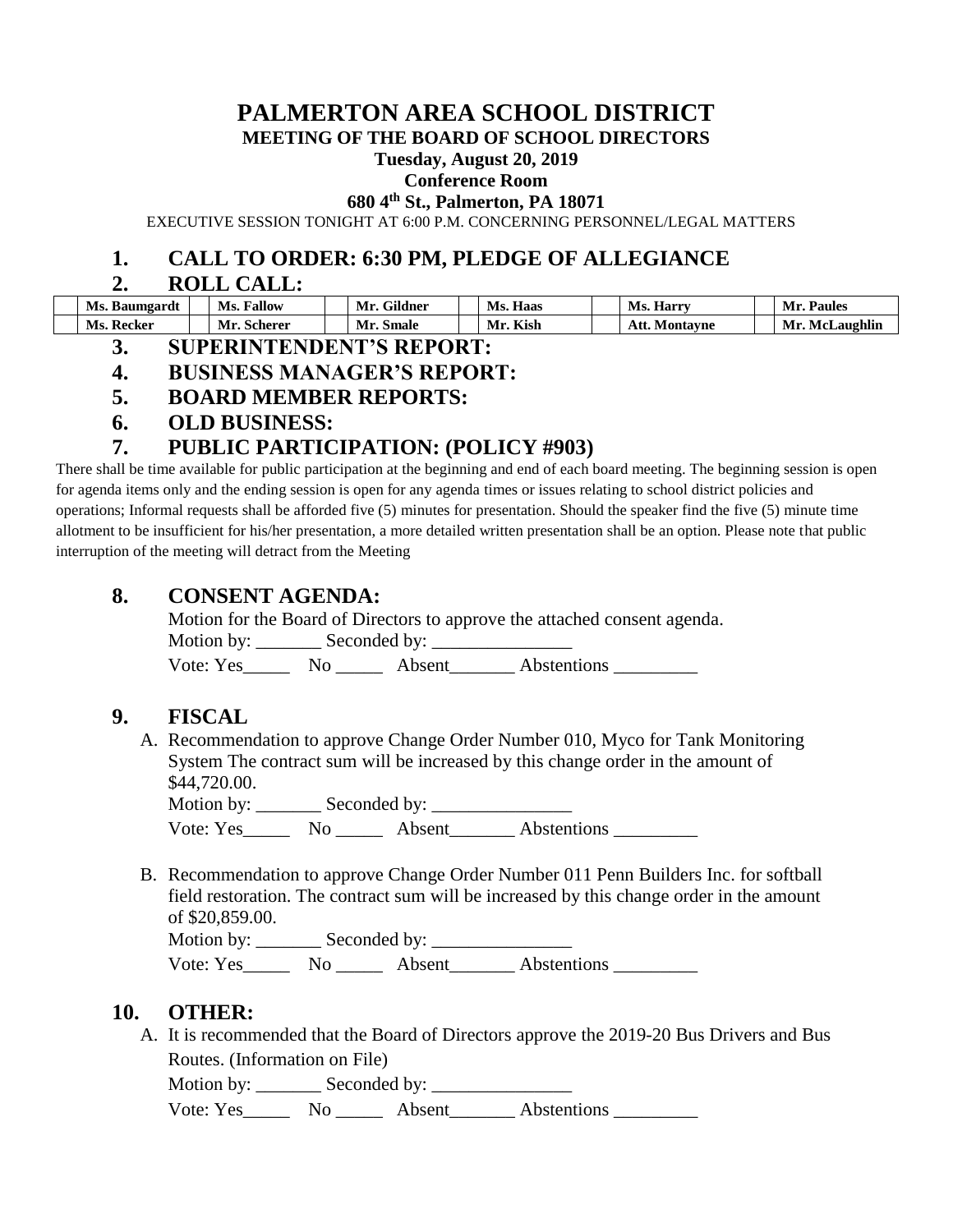B. It is recommended that the Board of Directors approve the Drama Club field trip to the Broadway Theatre and Hard Rock Café in New York City on April 1, 2020, cost to the District is the Substitute Teacher only. The funding for the trip will be covered by the drama parents club.

Motion by: \_\_\_\_\_\_\_ Seconded by: \_\_\_\_\_\_\_\_\_\_\_\_\_\_\_ Vote: Yes\_\_\_\_\_\_\_ No \_\_\_\_\_\_\_ Absent\_\_\_\_\_\_\_\_ Abstentions \_\_\_\_\_\_\_\_\_\_\_\_\_\_\_\_\_\_\_\_\_\_\_\_\_

C. It is recommended that the Board of Directors accept the resignation of Jose Elvir from his volunteer position of advisor to the International Travelers' Club. Motion by: \_\_\_\_\_\_\_ Seconded by: \_\_\_\_\_\_\_\_\_\_\_\_\_\_\_

Vote: Yes\_\_\_\_\_\_\_\_ No \_\_\_\_\_\_\_\_ Absent\_\_\_\_\_\_\_\_\_ Abstentions \_\_\_\_\_\_\_\_\_\_\_\_\_\_\_\_\_\_\_\_\_\_

#### **11. INFORMATION ITEMS:** (Enclosures)

- A. LCCC Meeting Minutes, July 11, 2019
- B. LCCC President's Desk, August 2019
- C. Board Summary

#### **12. PUBLIC PARTICIPATION:**

#### **13. FOR THE GOOD OF THE ORDER:**

#### **14. ADJOURNMENT:**

Motion by: \_\_\_\_\_\_ Seconded by: \_\_\_\_\_\_\_\_\_\_\_\_\_\_\_\_\_\_ Vote: Yes\_\_\_\_\_\_ No \_\_\_\_\_\_ Absent\_\_\_\_\_ Abstentions \_\_\_\_\_\_\_\_

### **PASD MEETING SCHEDULE:**

**Workshop:** Tuesday, September 3, 2019 at 5:30 PM **BOE Meeting:** Tuesday, September 17, 2019, at 6:30 PM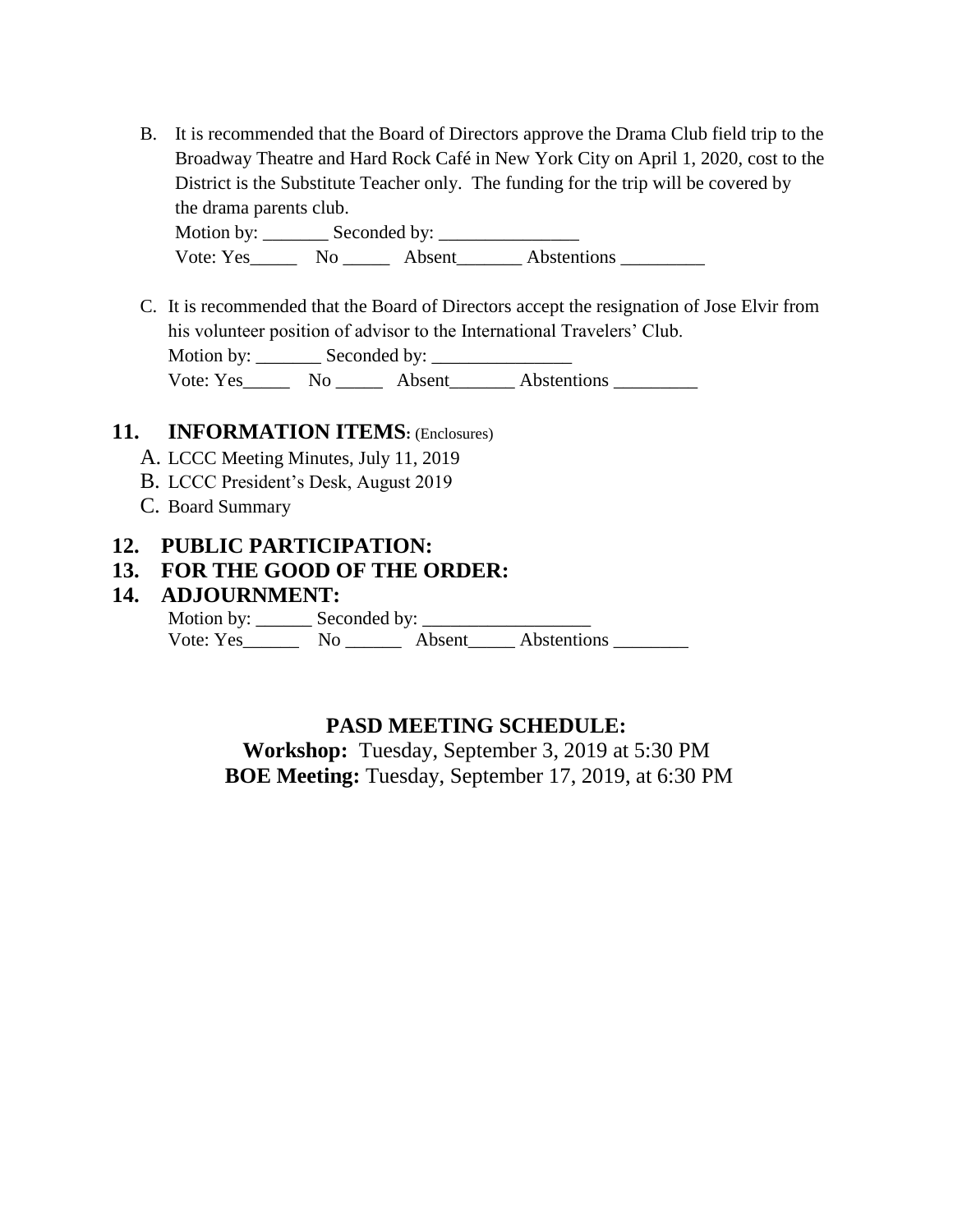# **PALMERTON AREA SCHOOL DISTRICT Consent Agenda Tuesday, August 20, 2019**

#### **1. MEETING MINUTES:** (Enclosure 1)

Approve the minutes from July  $16<sup>th</sup>$ , 2019 Board Meeting, August  $6<sup>th</sup>$ , 2019 CPCT Committee Meetings, August  $6<sup>th</sup>$ , 2019 Policy Committee Meeting, and August  $6<sup>th</sup>$ , 2019 Building and Grounds Committee Meeting.

### **2. APPROVAL OF FINANCIAL REPORTS FOR DISTRICT ACCOUNTS:**

Approve the financial reports listed below:

- A. Treasurer's Reports
- B. Accounts Payable

## **3. PERSONNEL:**

- A. Approve the attached tuition reimbursement.
- B. Accept the resignation of Austin Cseh from his position as assistant Football Coach.

|                    | C. Approve the following extracurricular positions for the 2019-2020 school year: |         |
|--------------------|-----------------------------------------------------------------------------------|---------|
| Denise L. Strohl   | Volunteer Ski Club Advisor                                                        |         |
| Brad Landis        | Volunteer Ski Club Advisor                                                        |         |
| <b>Matt Guedes</b> | $\frac{1}{2}$ Football Coach                                                      | \$2,018 |
|                    |                                                                                   |         |

- D. Approve Kelly Ord as an Elementary teacher, effective August 20, 2019, at the rate of Masters, Step 1 - \$47,500.00.
- E. Approve Jamie Frockowiak as a Special Education Instructional Assistant at SS Palmer, effective August 20, 2019, at the rate of \$15.35/hour.
- F. Approve Mary Beth Zulic as a Special Education Instructional Assistant at SS Palmer, effective August 20, 2019, at the rate of \$15.35/hour.
- G. Approve Eli DeSocio as a Part-time Flex Custodian effective August 21, 2019, at the rate of \$13.82/hour.
- H. Approve Teresa Reed as a 3 hour Junior High Dish room Employee, effective August 20, 2019, at the rate of \$13.06/hour.
- I. Approve Jayme Bass as a substitute Café Worker, effective August 26, 2019.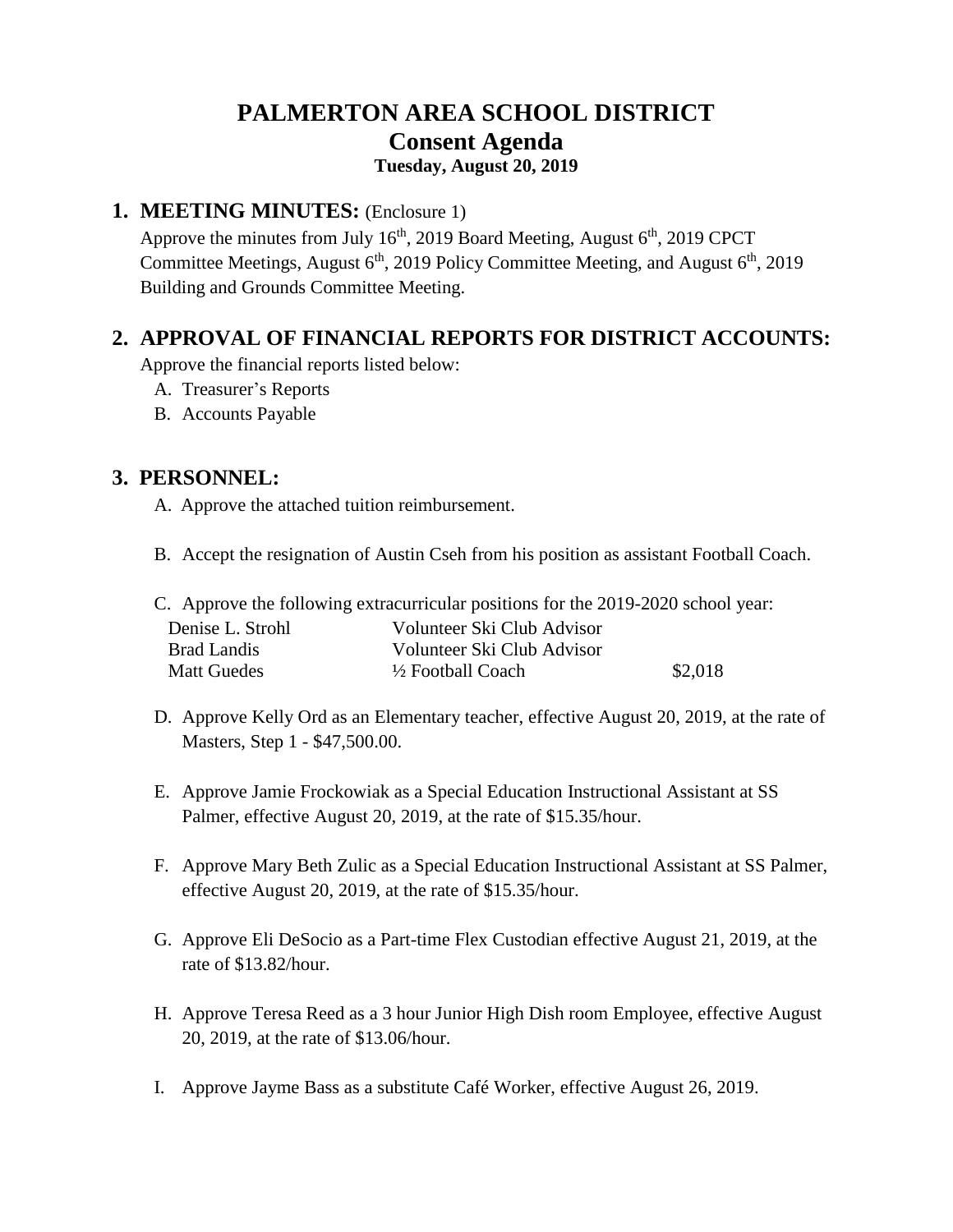- J. Approve Erika Katona as a substitute Café Worker, effective August 26, 2019
- K. Approve Meghan Wentz as a short-term elementary sub at the rate of \$120/day, effective August 20, 2019.
- L. Approve Tara Marques as a substitute Teacher, effective August 26, 2019.
- M. Approve Lindsay Dillman as a substitute Instructional Assistant, effective August 26, 2019.
- N. Approve Mary Herrmann as a substitute Instructional Assistant, effective August 26, 2019.
- O. Approve Felicia Fischer as a Math Coach, at the rate of Masters Step 6 \$51,000, effective August 20, 2019.
- P. Approve Kim Nenscel as a Math Coach, at the rate of Masters +15, Step 6 \$52,000, effective August 20, 2019.
- Q. Approve the following mentors: Vicki McHugh for Maria Lear Michael Brennan for Kristin Perdew Ryan Heller Co-mentor for Michael Horvath Rebecca Sabo Co-mentor for Michael Horvath Michelle Muffley ½ year mentor for Kim Nenscel Kayla Creed ½ year mentor for Kelly Ord Kristin Heller ½ year mentor to Felicia Fischer
- R. Approve the following Advisors at SS Palmer Elementary and Parkside Education for the 2019-2020 School Year:

| Holly Hausman Sell        | CAC, Grades K & 1         | \$1,721.00 |
|---------------------------|---------------------------|------------|
| <b>Christopher Kimmel</b> | CAC, Grades 2 & 3         | \$1,721.00 |
| Meghan Barclay            | CAC, Grade 4              | \$1,721.00 |
| Deanna Isles              | CAC, Grade 5              | \$1,721.00 |
| Monique Hofford           | CAC, Grade 6              | \$1,721.00 |
| Carole Burkhardt          | <b>Elementary Chorus</b>  | \$1,523.00 |
| Lynn Sutton               | <b>Environmental Club</b> | \$1,173.00 |
| Monique Hofford           | <b>Sixth Sense</b>        | \$393.00   |
| Deanna Iles               | <b>Sixth Sense</b>        | \$393.00   |
| Pamela Andrews            | Yearbook                  | \$772.00   |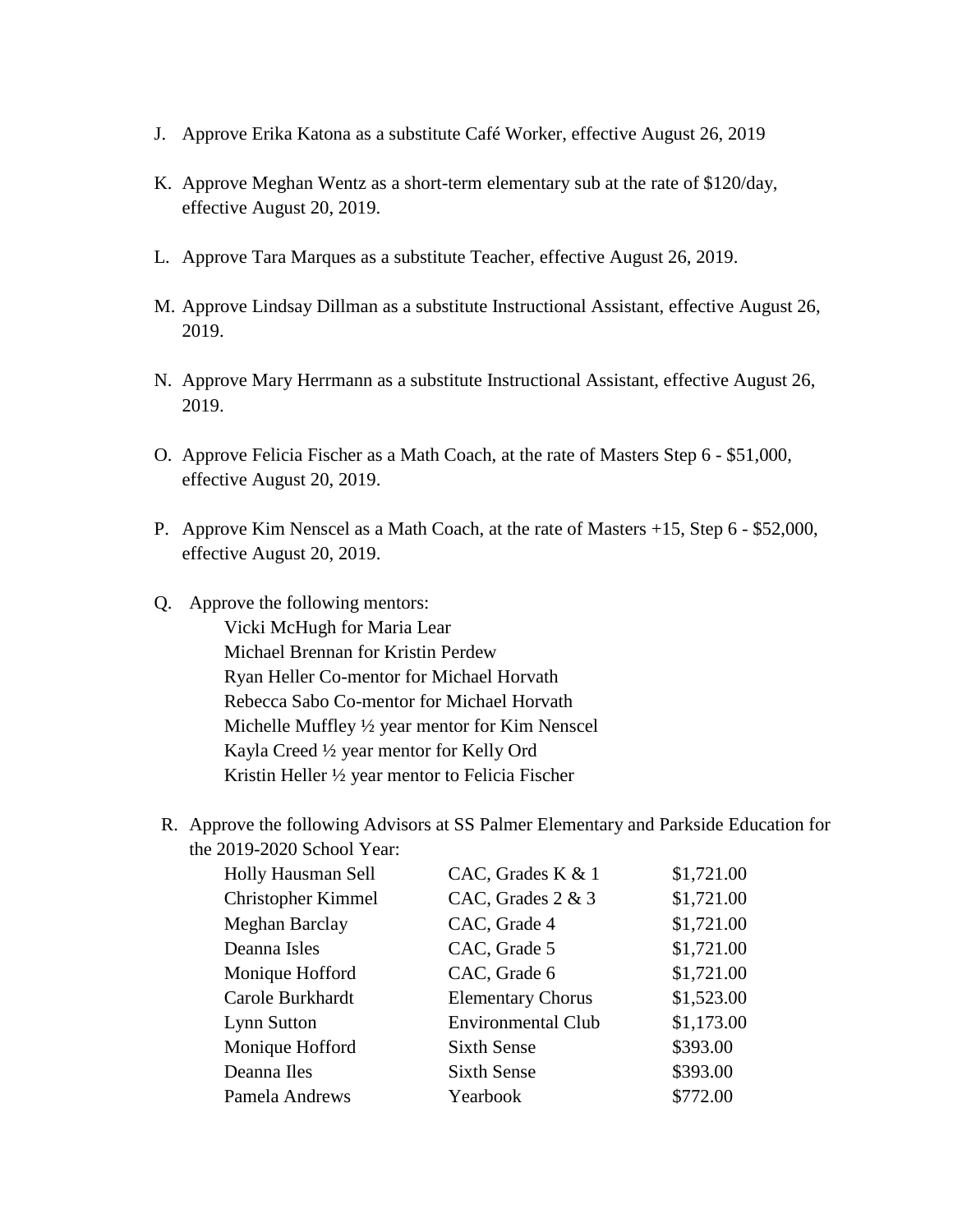S. Approve the following Advisors at The Junior High School for the 2019-2020 School Year:

| Patricia Boyd      | Ace                                          | \$786.00  |
|--------------------|----------------------------------------------|-----------|
| Kevin Young        | Jr. High Student Council Co-advisor \$488.50 |           |
| Christopher Kery   | Jr. High Student Council Co-advisor \$488.50 |           |
| Kevin Kolodziejski | Jr High Yearbook                             | \$1926.00 |
| Brianna Carrol     | Jr. High Honor Society                       | \$980.00  |
| Laura Reichard     | Jr. High Chorus                              | \$1523.00 |
| Laura Reichard     | Jr. High Band                                | \$1523.00 |

T. Approve the following column movement:

| Masters to Masters+15     |
|---------------------------|
| Masters to Masters+15     |
| Bachelors to Bachelors+24 |
| Bachelors+24 to Masters   |
| Masters to Masters+15     |
|                           |

U. Approve the following PAMPA volunteer chaperones:

Michele Heydt Kristine Keblish Ron Keblish Lisa Kistler Don Szena Marla Szena Janine Mack Charles Laviolette Gretchen Laviolette Anne Marie Cronk John Cronk Kelli Costenbader Krista Campbell April Lyon-Whitaker Opal Snyder Matthew Kimmel Larissa Kimmel Tom Hourt Jodie Hourt Kelly Connelly Carly Heist Jamie Drake